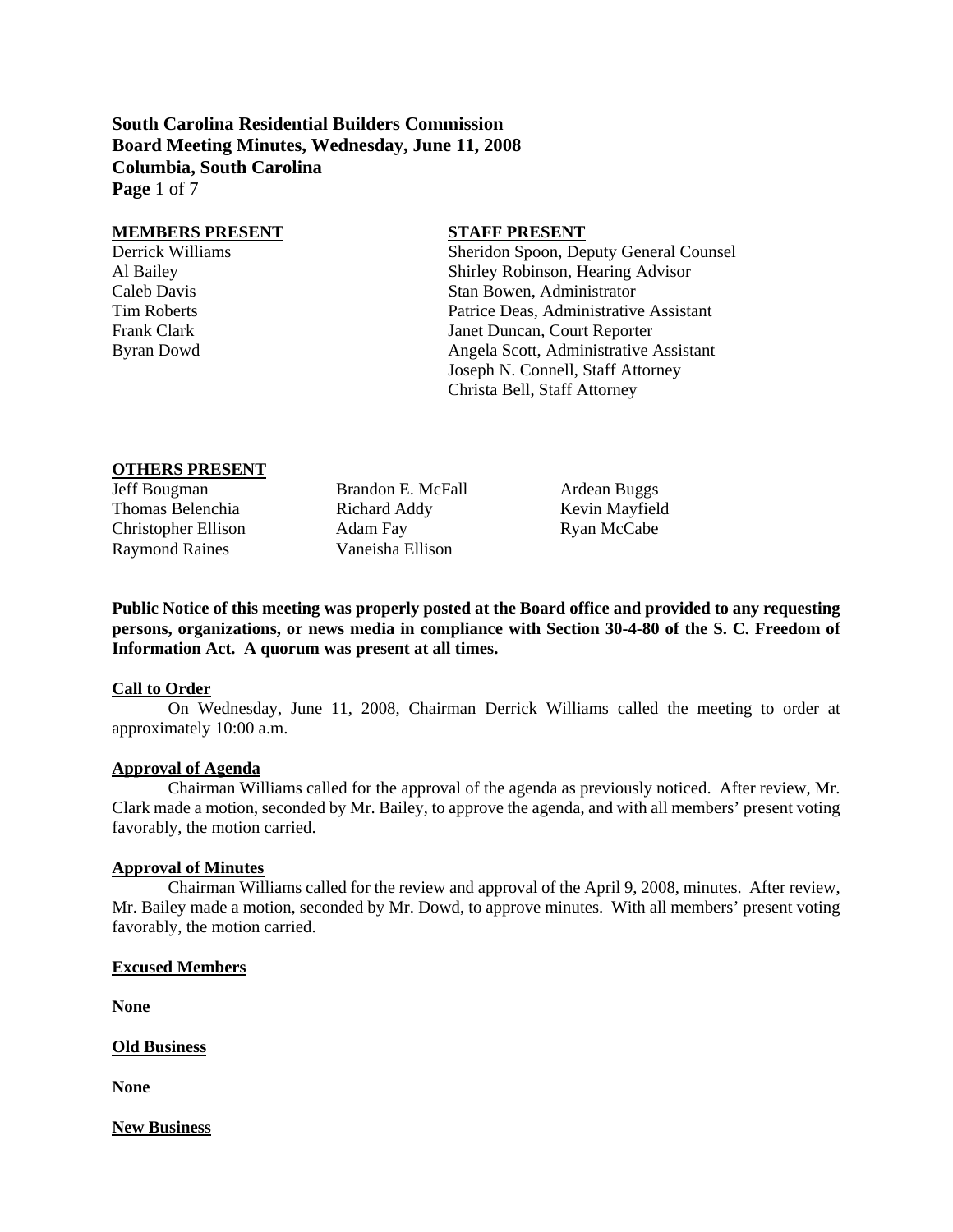# **South Carolina Residential Builders Commission Board Meeting Minutes, Wednesday, June 11, 2008 Columbia, South Carolina Page** 2 of 7

## **Recommendation of Investigation Review Committee**

Chairman Williams called for the review and approval of the recommendations of the Investigative Review Committee. After review, Mr. Bailey made a motion, seconded by Mr. Roberts, to approve the recommendations of the Investigative Review Committee, and with all members present voting favorably, the motion carried.

### **Administrative Hearing Officer's Recommendations For Bond Claim**

 The Commission reviewed the Hearing Officer's recommendations for bonds against Mr. James Welsh, Mr. James Turner, and Mr. Martin Tinsley. After review, Mr. Bailey made a motion, seconded by Mr. Roberts and with all members present voting favorably, the motion carried.

## **Administrative Hearing Officer's Recommendations for Citations**

The Commission reviewed the Hearing Officer's recommendations for citations against Mr. Dana Tsakanikas, Mr. Alvin Motley, Mr. James Wilson, II, Mr. David Steeves, Mr. John Heeke, and Mr. Paul Fan. After review, Mr. Bailey made a motion, seconded by Mr. Roberts, to approve the recommendation of the Administrative Hearing Officer. With all members present voting favorably, the motion carried.

## **Application Review**

Mr. Christopher Ellison – The Commission reviewed Mr. Ellison's Residential Specialty Contractor's Application. Mr. Ellison and Mrs. Vaneisha Ellison were sworn in by Mrs. Janet Duncan. Mr. Ellison waived his right to counsel. Mr. Bowen informed the Commission that Mr. Ellison answered "yes" that he has been convicted of pled guilty or nolo contendere to a criminal offense.

 Mr. Ellison testified that he pled quality of having a control substance. He served 6 months and 2 years probation. He has since moved on with his life, he is married with three children.

 Mrs. Vaneisha Ellison testified that she and her husband both had some problems in the past but, they have both grown and moved forward with their life.

**Motion:** Mr. Davis moved to approve for Mr. Ellison's Residential Specialty Contractor's Application. Mr. Clark seconded the motion, and with all members present voting favorably, the motion carried.

Mr. Raymond C. Raines, Sr. – The Commission reviewed Mr. Raines's Residential Specialty Contractor's Application. Mr. Raines was sworn in by Mrs. Janet Duncan. Mr. Raines waived his right to counsel. Mr. Bowen informed the Commission that Mr. Raines answered "yes" that he has been convicted of pled guilty or nolo contendere to a criminal offense.

 Mr. Raines testified that he had a business license for approximately 7 years. In 1999 he was convicted for a drug violation, served 2 years and 2 years probation. He has since turned is life around and asked the Commission to please approve his application.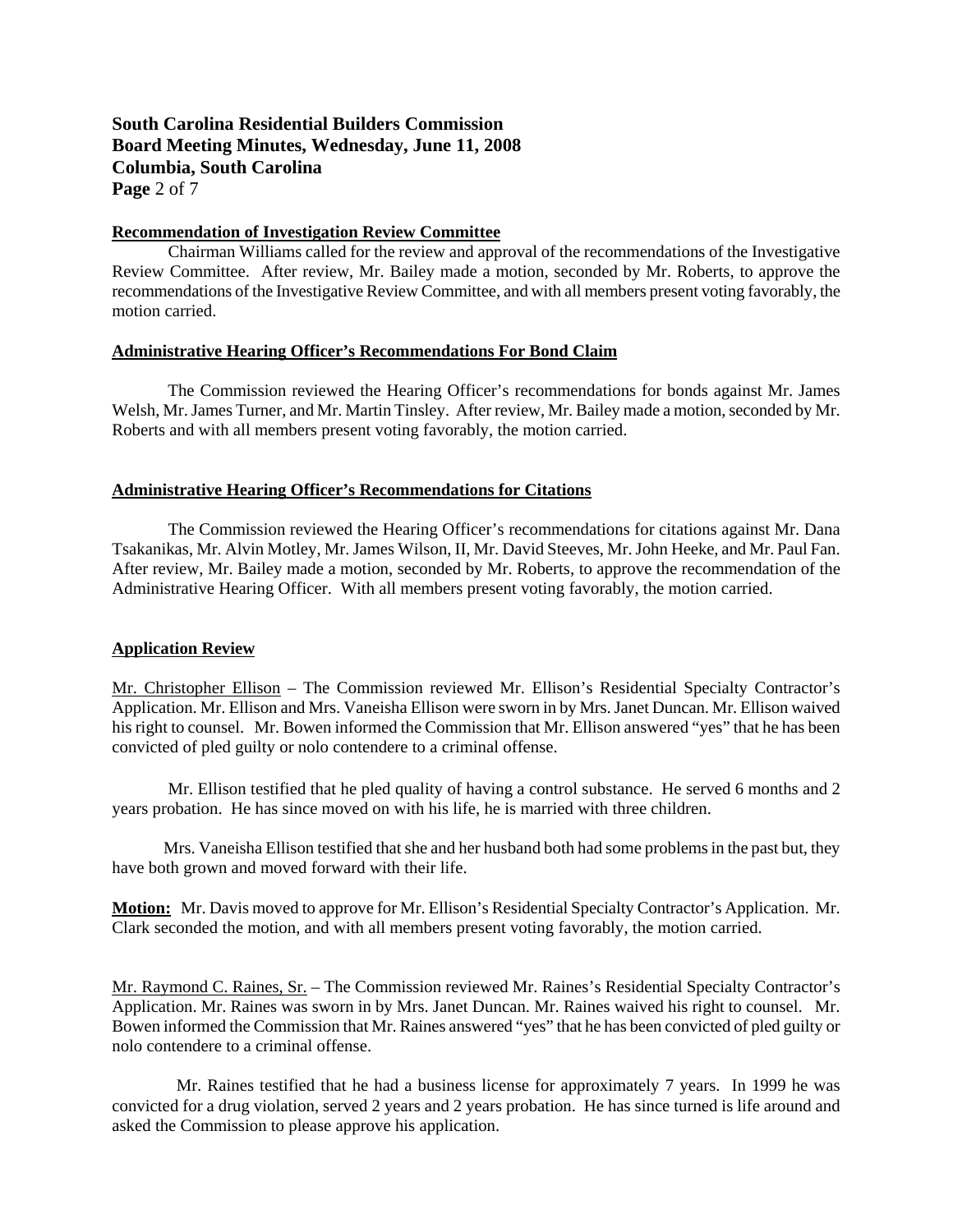# **South Carolina Residential Builders Commission Board Meeting Minutes, Wednesday, June 11, 2008 Columbia, South Carolina Page** 3 of 7

**Motion:** Mr. Bailey moved to approve for Mr. Raines's Residential Specialty Contractor's Application. The motion was seconded by Mr. Davis and with all members present voting favorably, the motion carried.

Mr. Jerry Davis. – The Commission reviewed Mr. Davis Residential Specialty Contractor's Application. Mr. Davis and Mr. Kevin Mayfield were sworn in by Mrs. Janet Duncan. Mr. Davis was represented by Mr. Thomas A. Belenchia, Esquire. Mr. Bowen informed the Commission that Mr. Davis answered "yes" that he has been convicted of pled guilty or nolo contendere to a criminal offense.

 Mr. Davis testified that he was charged in 1995 for arson. He served 10 years. He is currently on parole and has been on parole since 2004. He has approximately 2 to 3 more years to serve. He is currently employed as an Estimator with Davis Roofing and Maintenance.

 Mr. Mayfield testified that he has known Mr. Davis for approximately 15 years and has been his pastor for 4 years. Mr. Mayfield testified that he currently holds a Residential Home Builders license

**Motion:** Mr. Davis moved to approve for Mr. Davis Residential Specialty Contractor's Application. The motion was seconded by Mr. Clark and with all members present voting favorably, the motion carried.

Mr. Brandon E. McFall – The Commission reviewed Mr. McFall's Residential Electrical Application. Mr. McFall was sworn in by Mrs. Janet Duncan. Mr. McFall waived his right to counsel. Mr. Bowen informed the Commission that Mr. McFall answered "yes" that he has been convicted of pled quality or nolo contendere to a criminal offense.

 Mr. McFall testified that he was arrested for criminal domestic violence. He completed a 26 weeks program and the charge was dismissed. He was released on March 19, 2008.

**Motion:** Mr. Clark moved to approve Mr. McFall to sit for the Residential Electrical Examination. The motion was seconded by Mr. Roberts and with all members present voting favorably, the motion carried.

Mr. Zail Gavin - The Commission reviewed Mr. Gavin's Residential Specialty Contractor's Application. Mr. Bowen informed the Commission that Mr. Gavin was notified by certified and regular mail and was not present to give testimony. Staff received a call from Mr. Gavin requesting a continuous.

 Mr. Bowen informed the Commission that Mr. Gavin answered "no" that he had never been convicted of pled guilty or nolo contendere to a criminal offense. Mr. Gavin answered "no" on his original residential specialty contractor's registration application issued on April 29, 2004, the 2004-2005 renewal registration received on September 28, 2004, and the 2005-2006 renewal registration received on January 25, 2006 and the 2007-2009 renewal registration received on March 25, 2008.

 Mr. Clark made a motion, to go into executive session. The motion was seconded by Mr. Dowd and with all members present voting favorably, the motion carried. Mr. Clark made a motion to come out of executive session. The motion was seconded by Mr. Davis to come out of executive session and with all members present voting favorably, the motion carried. Chairman Williams stated no action was taken in executive session.

**Motion:** Mr. Clark made a motion, to grant Mr. Gavin's request for a continuous until such time the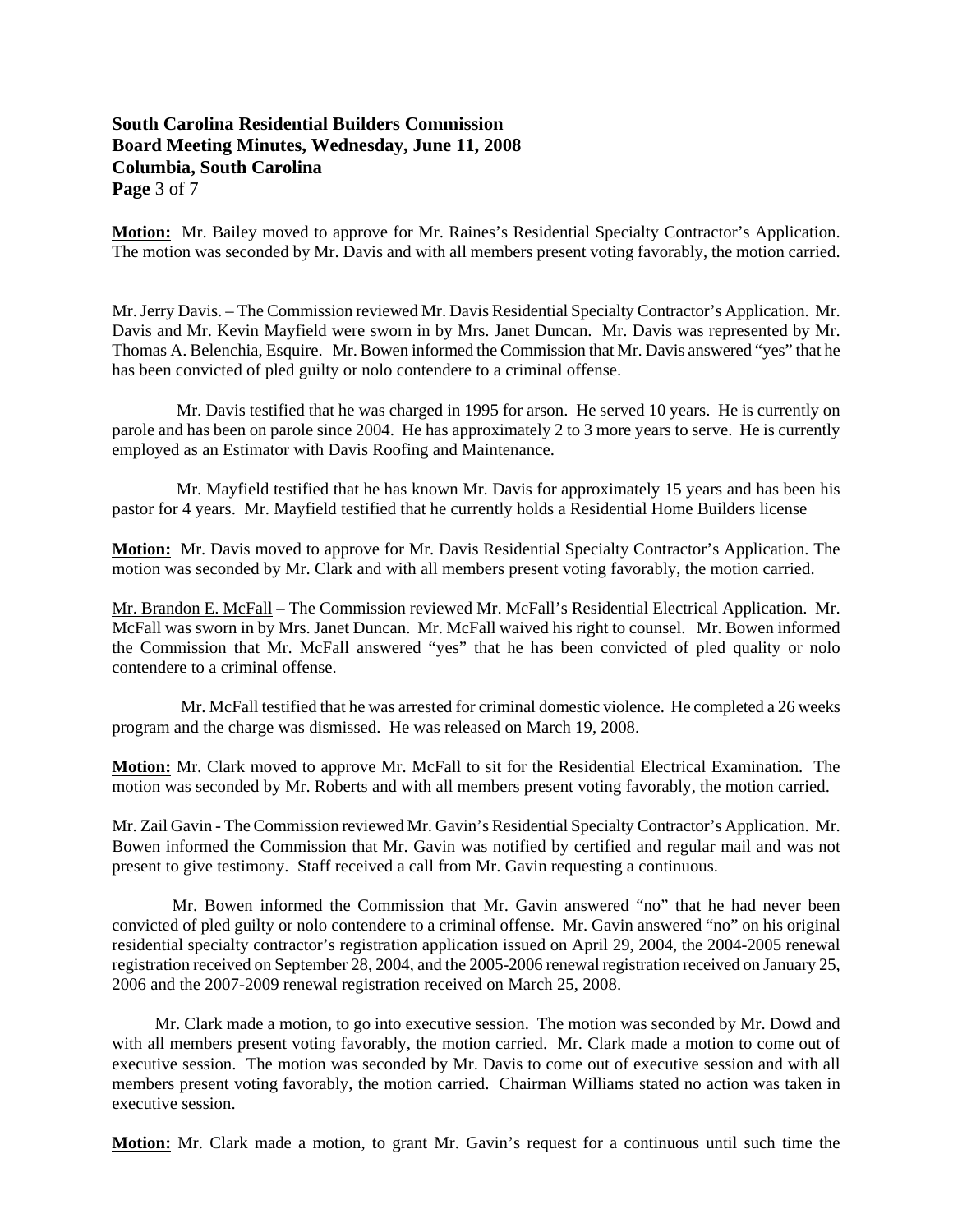# **South Carolina Residential Builders Commission Board Meeting Minutes, Wednesday, June 11, 2008 Columbia, South Carolina Page** 4 of 7

Commission would issue a Cease and Desist and send notification to local jurisdictions of this action. The motion was seconded by Mr. Dowd and with all members present voting favorably, the motion carried.

Mr. Jeff Linette - The Commission reviewed Mr. Linette's Residential Specialty Contractor's Application. Mr. Bowen informed the Commission that Mr.Linette was notified by certified and regular mail and was not present to give testimony. Mr. Bowen informed the Commission that Mr. Linette answered "no" that he had never been convicted of pled guilty or nolo contendere to a criminal offense.

**Motion:** Mr. Clark made a motion, to grant a continuous but issue Mr. Linette a cease and desist. The motion was seconded by Mr. Davis and with all members present voting favorably, the motion carried.

Mr. Ardean Buggs - The Commission reviewed Mr. Buggs' Residential Home Builder's Application. Mr. Buggs was sworn in by Mrs. Janet Duncan. Mr. Buggs waived his right to counsel. Mr. Bowen informed the Commission that Mr. Buggs answered "yes" that he has been convicted of pled guilty or nolo contendere to a criminal offense.

 Mr. Buggs testified that he pled quality to conspiracy with the intent to distribute marijuana in February 2006. He served 5 years and paid all required fines. He is currently enrolled as a full time student at Strayer University and employed as a Construction Manager with a reputable company. He has learned from his mistakes, and asked the Commission to approve him to sit for the Residential Home Builder's Examination.

**Motion:** Mr. Bailey moved to approve for Mr. Buggs to sit for the Residential Home Builder's Examination. The motion was seconded by Mr. Clark and with all members present voting favorably, the motion carried.

## **Reinstatement**

Mr. Jeff Bougman – The Commission reviewed Mr. Boughman's Residential Home Builder's Application. Mr. Bougman was sworn in by Mrs. Janet Duncan. Mr. Bougman waived his right to counsel. Mr. Bowen informed the Commission that Mr. Bougman was present to request that his electrical license be reinstated.

 Mr. Bougman testified that he has had a license since 1998. He received a 2003-2004 renewal application but did not learn until 2008 that his license had lapsed and he would have to take the examination over. He called the Residential Builder's office on several occasion in 2007 for a renewal application.

**Motion:** Mr. Bailey made a motion to deny Mr. Bougman request for reinstatement. The motion was seconded by Mr. Clark and with all members present voting favorably, the motion carried.

## **Memorandum of Agreement**

Mr. Shirley Robinson was the hearing advisor.

Mr. David Arrowood – The Commission reviewed the Memorandum of Agreement for Mr. David Arrowood. Mr. Arrowood was represented by Mr. Ryan McKay, Esquire. Mr. Joe Connell represented the South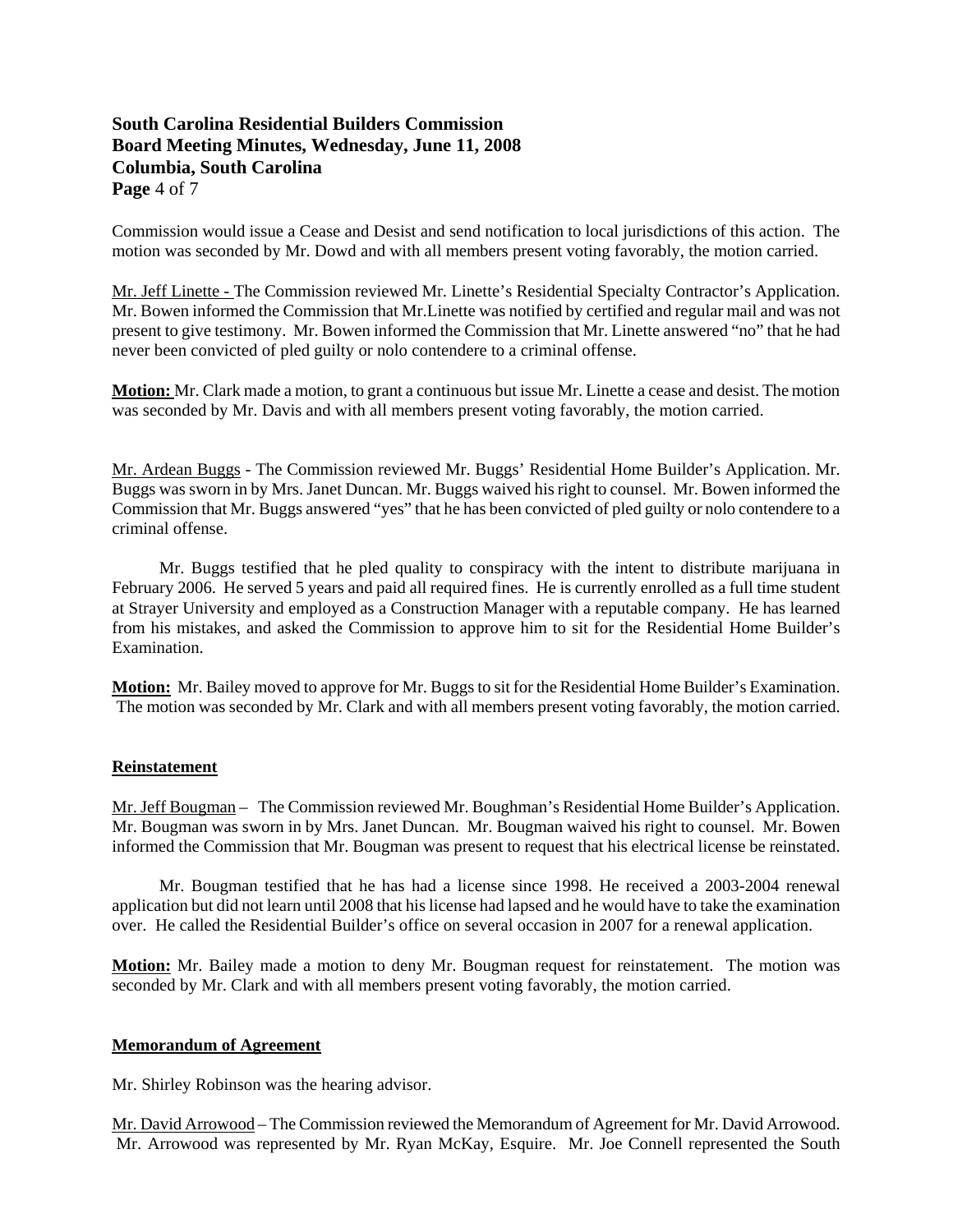# **South Carolina Residential Builders Commission Board Meeting Minutes, Wednesday, June 11, 2008 Columbia, South Carolina Page** 5 of 7

Carolina Residential Builders Commission. Mr. Arrowood was sworn in by Mrs. Janet Duncan.

 Mr. Connell advised that since the time the Memorandum of Agreement was originated Mr. Arrowod contracted to fix Mr. Willie McCary home. There has been great effort and negotiation gone into fixing Mr. McCary homes therefore, the state recommends that Mr. Arrowood be giving 60 days to repair the home and if the repairs are not done within that allotted time his license be suspended.

 Mr. Connell advised that Mr. Arrowood contracted with Mr. Murphree to do some repairs. He received two draws in the amount of Two Thousand Five Hundred Dollars. After Mr. Arrowood received the two draws he did not do anymore work to the Murphree home. Mr. Arrowood admits that he was wrong and since then has tried to get the work done. Therefore, the state recommends that Mr. Arrowood be giving 60 days to repair the Murphree home and if the repairs are not done within that allotted time his license is suspended.

 Mr. Ryan McKay stated that he concurred with Mr. Connell that there has been some negations. Mr. Arrowood on several occasions has attempted to go and do the work on the Murphree's home but the Murphree's would like to be compensated.

 Mr. Arrowood testified that he has been in the construction business for 18 years and has been licensed for 4 years. He currently has a general contractor's license and specialty contractor's license. He is currently employed as a construction manager.

 After hearing testimony Mr. Bailey made a motion to go into executive session. The motion was seconded by Mr. Dowd and with all members present voting favorably, the motion carried. Mr. Dowd made a motion to come out of executive session. The motion was seconded by Mr. Bailey and with all members voting favorably, the motion carried. Chairman Williams stated that no action was taken in executive session.

**Motion:** Mr. Clark made a motion to allow Mr. Arrowood 90 days to complete Mr. McCary and Mr. Murphree's home. In addition Mr. Arrowood must pay a One Thousand Dollar fine within 30 days and if the Murphee's do not let him do the work he must provide proof to the Commission. The motion was seconded by Mr. Dowd and with all members voting favorably, the motion carried.

## **Hearing Officer's Recommendation:**

Mr. Abraham Greyling - This matter was heard before Mr. John Curl, Administrative Hearing Officer, on April 15, 2008, (2007-0098). Ms. Christal Bell represented the state. Ms. Bell informed the Commission that Mr. Greyling was notified by regular and certified mail of the hearing. The respondent was not present. She asked the Commission to adopt the hearing officer's recommendation. Mr. Curl's recommendations were as follows:

- 1. The Respondent pays a fine of Two Thousand Dollars. The fine shall be deemed paid until received by the Commission. Failure to pay the fine shall prevent the Respondent form being re-licensed
- 2. The Respondent's license to engage in the practice of residential home building shall be automatically and immediately suspended for thirty days from the receipt of the order.

**Motion:** Mr. Bailey moved to approve the Administrative Hearing Officer's Recommendation for Mr. Abraham Greyling, (2007-0098). Mr. Roberts seconded the motion, and with all members present voting favorably, the motion carried.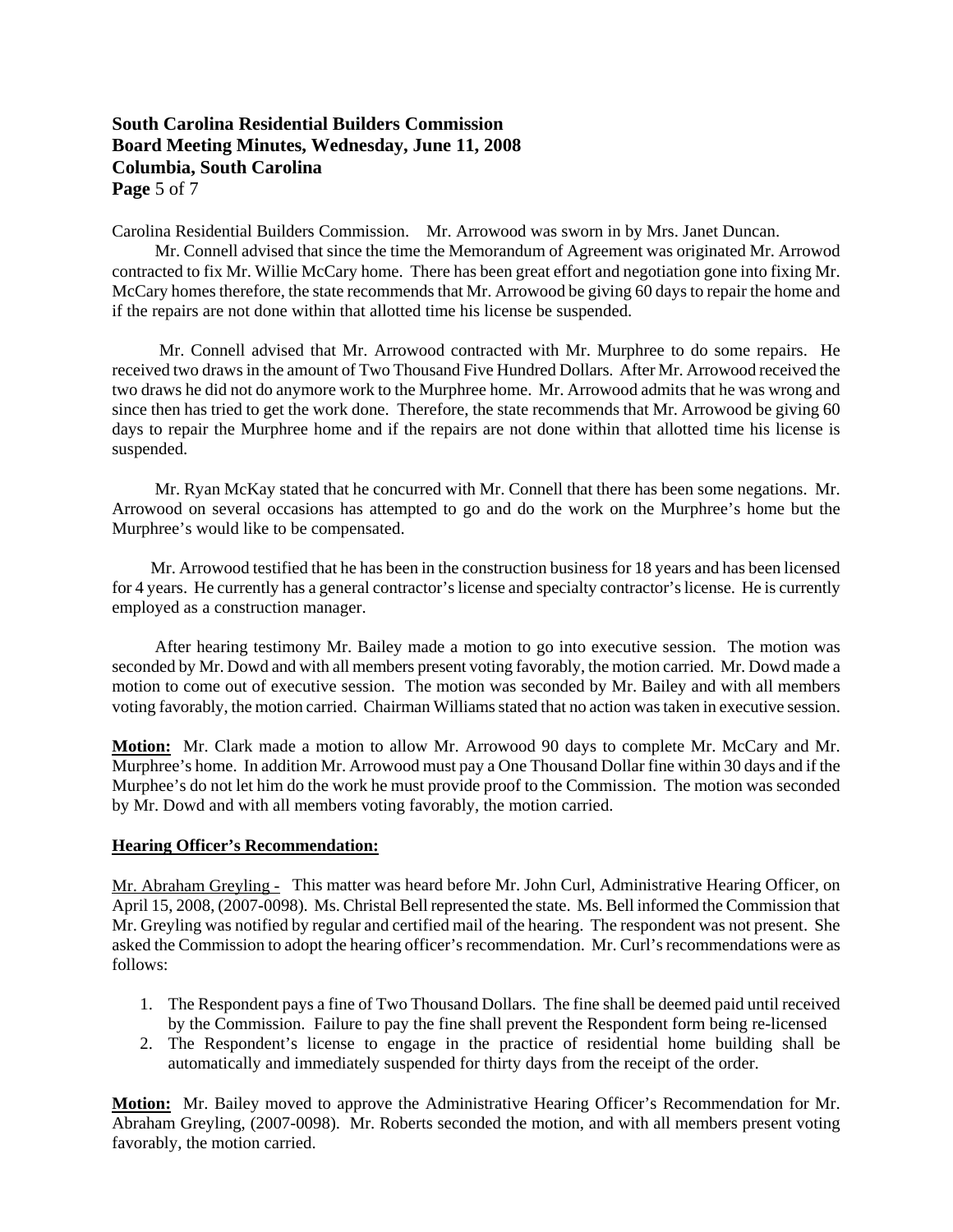# **South Carolina Residential Builders Commission Board Meeting Minutes, Wednesday, June 11, 2008 Columbia, South Carolina Page** 6 of 7

Mr. Greg Walters – The Commission reviewed the Hearing Officer's Mr. John Curl recommendation for Mr. Greg Walters. Ms. Christal Bell represented the State. Ms. Bell informed the Commission that Mr. Walters was notified of the hearing by regular ad certified mail and the certified mail was received on May 14, 2008. The respondent was not present. She asked the Commission to adopt the hearing officer's recommendation. Mr. Curl's recommendations were as follows:

- 1. The Respondent's license as a residential builder shall be, and it hereby is revoked. The Respondent is directed to return his pocket card to the Commission's offices within seven days of the service of the order upon him.
- 2. The Respondent shall pay a fine of Ten Thousand Dollars. The fine shall not be deemed paid until received by the Commission. Failure to pay the fine shall prevent the Respondent from being relicensed.
- 3. A Cease and Desist Order is hereby issued to the Respondent, pursuant to S.C. Code Ann §40-59- 100, requiring the Respondent to cease and desist from engaging in the practice of residential home building and residential specialty contracting.
- 4. The Respondent shall be, and he hereby is publicly reprimanded.

**Motion:** Mr. Bailey moved to approve the Administrative Hearing Officer's Recommendation for Mr. Greg Walters. Mr. Davis seconded the motion, and with all members present voting favorably, the motion carried.

Mr. Adam Fay. – This matter was heard before Mr. John Curl, Administrative Hearing Officer, on March 18, 2008. Ms. Christal Bell represented the state. Mr. Fay was sworn in by Ms. Janet Duncan. Mr. Fay waived his right to counsel. Ms. Bell asked the Commission to adopt the hearing officer's recommendation.

 Mr. Fay testified that this has been a learning experience for him. He has grown in the business aspects and appreciates the opportunity to speak with the Commission. He has complied with all the stipulations in the order and in the process of getting the information to counsel.

Mr. Curl's recommendation was as follows:

- 1. The Respondent's shall pay a fine of Two Thousand, Five Hundred Dollars. This fine shall not be deemed paid until received by the Commission. Failure to pay the fine shall prevent the Respondent from being re-licensed.
- 2. The Respondent's license to engage in the practice of residential home building shall be automatically and immediately suspended until such time as he satisfies the judgment against him, pays the above-listed fine, and obtains bonds for his plumbing license and specialty registrations.
- 3. The Respondent's license shall be continued in a probationary status until such time as he takes and successfully passes, at his own expense, the law portion of the Residential Builders Commission examination. Thereafter, he must file written proof of compliance with the Commission within fifteen days of completing this requirement. Should he be found in violation of any provisions of the practice act or the Commission's regulations during the probation period, t could result in his registration or license being suspended or revoked.
- 4. A Cease and Desist Order is herby issued to the Respondent, pursuant to S.C. Code Ann. §40-59-100, requiring the Respondent to cease and desist from engaging in the practice of residential home building and specialty contracting until such time as he completes the requirements of his suspension and probation period.